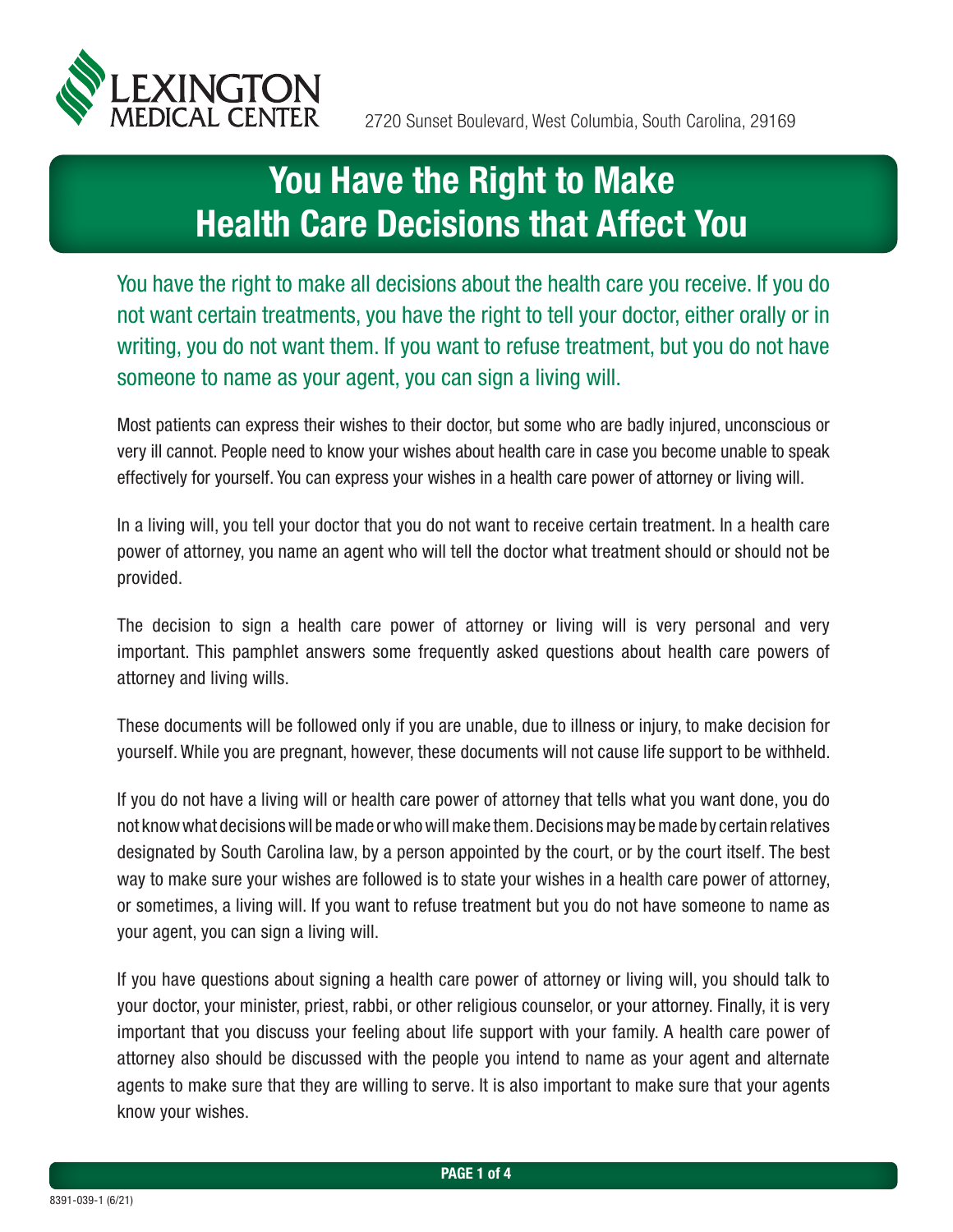## Are there forms for living wills and health care powers of attorney in South Carolina?

Yes. The South Carolina legislature has approved forms for both a living will and a health care power of attorney. The living will form that the legislature approved is called a Declaration of a Desire for a Natural Death. You may be able to get these forms from the person who gave you this brochure. If not, you may call:

Your Area Agency on Aging Your Local Council on Aging Department of Health and Human Service, Office on Senior and Long Term Care Services 1-800-868-9095 or 803-898-2850

## How are a Health Care Power of Attorney and a Living Will different?

The agent named in a health care power of attorney can make the decisions about your health care. A living will only tells the doctor what to do if you are permanently unconscious or if you are terminally ill and close to death. A health care power of attorney is not limited to these situations.

A living will affects life support only in certain circumstances. A living will only tells the doctor what to do if you are permanently unconscious or if you are terminally ill and close to death. A health care power of attorney is not limited to these situations.

Permanently unconscious means that you are in a persistent vegetative state in which your body functions, but your mind does not. This is different from a coma, because a person in a coma usually wakes up, but a permanently unconscious person does not.

A living will can only say what treatment you don't want. In a health care power of attorney you can say what treatment you do want, as well as what you do not want.

With a living will, you must decide what should be done in the future, without knowing exactly what the circumstances will be when the decision is put into effect. With a health care power of attorney, the agent can make decisions when the need arises, and will know what the circumstances are.

An Ombudsman as designated by the State Ombudsman, Office of the Governor,<sup>1</sup> must be a witness if you sign a living will when you are in a hospital or nursing home. An Ombudsman **does not** have to be a witness if you sign a **health care power of attorney** in a hospital or nursing home.

1 From Death with Dignity Act, Section 44-77-40. This responsibility has been delegated to the Department of Health and Human Services, Office on Senior and Long Term Care Services, Division of Elder Rights. See above on how to contact.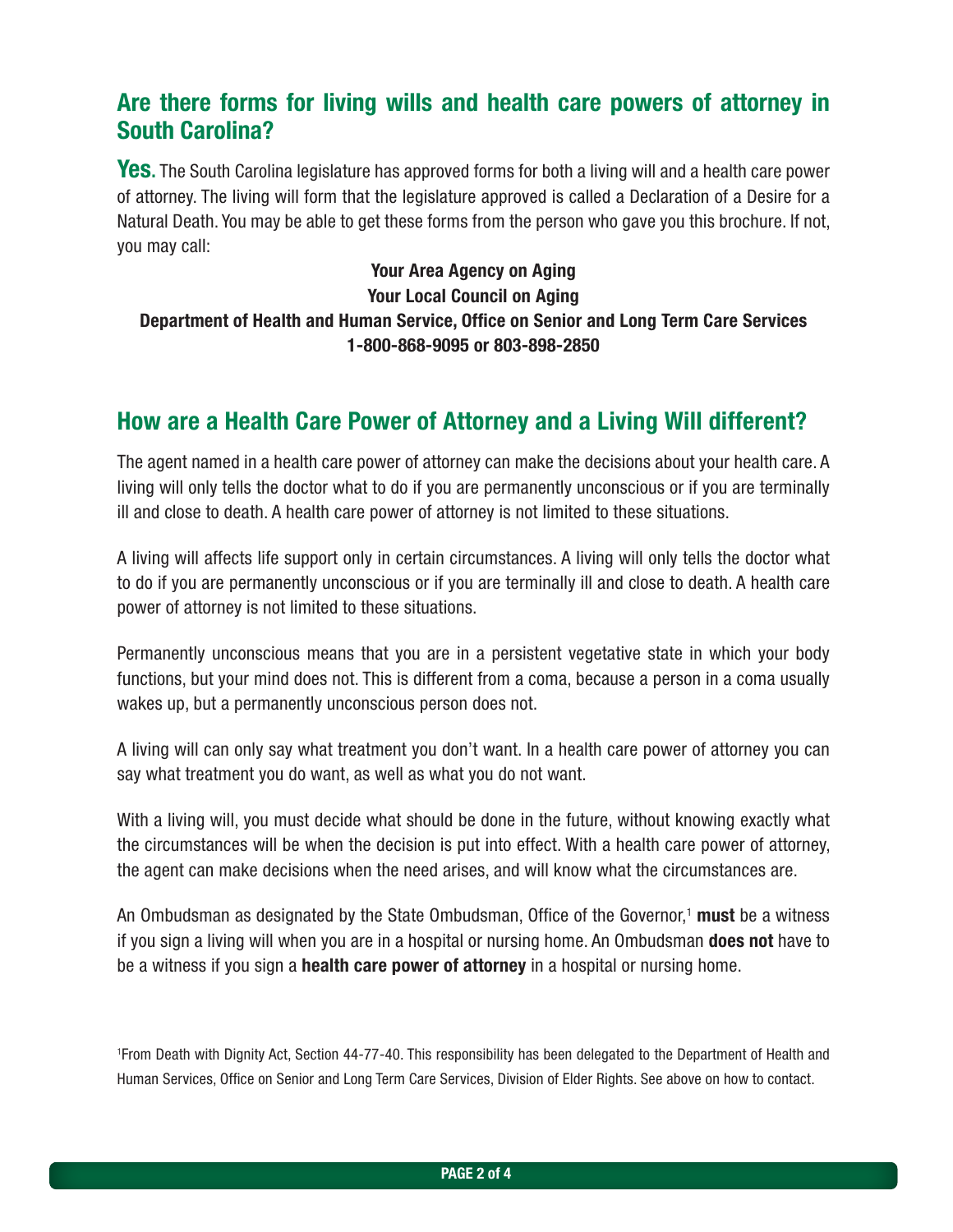### I want to be allowed to die a natural death and not be kept alive by medical treatment, heroic measures, or artificial means. How can I make sure this happens?

The best way to be sure you are allowed to die a natural death is to sign a health care power of attorney that states the circumstances in which you would not want treatment. In the South Carolina form, you should specify your wishes in items six (6) and seven (7).

You may not have a person that you can trust to carry out your desire for a natural death. If not, a living will can insure that you are allowed to die a natural death. However, it will only do so if you are permanently unconscious or terminally ill and close to death.

#### Which documents should I sign if I want to be treated with all available life-sustaining procedures?

You should sign a Health Care Power of Attorney and not a living will. The South Carolina Health Care Power of Attorney form allows you to say either that you do or that you do not want life sustaining treatment. A living will only allows you to say that you do not want life sustaining procedures.

#### What if I have an old health care power of attorney or living will, or signed one in another state?

If you previously signed a living will or health care power of attorney, even in another state, it is probably valid. However, it may be a good idea to sign the most current forms. For example, the current South Carolina living will form covers artificial nutrition and hydration whereas older forms did not.

#### How is a health care power of attorney different from a durable power of attorney?

A health care power of attorney is a specific form of durable power of attorney that names an agent only to make health care decisions.

A durable power of attorney may or may not allow the agent to make health care decisions. It depends on what the document says. The agent may only be able to make decisions about property and financial matters.

#### What are the requirements for signing a living will?

You must be eighteen years old to sign a living will. Two persons must witness your signing the living will form. A notary public must also sign the living will form. If you sign a living will while you are a patient in a hospital or a resident in a nursing home, a representative, as designated by State Ombudsman, Office of the Governor1 must witness your signing.

There are certain people who cannot sign the document. The living will form tells you who cannot be witnesses. You should read the living will form carefully to be sure your witnesses are qualified.